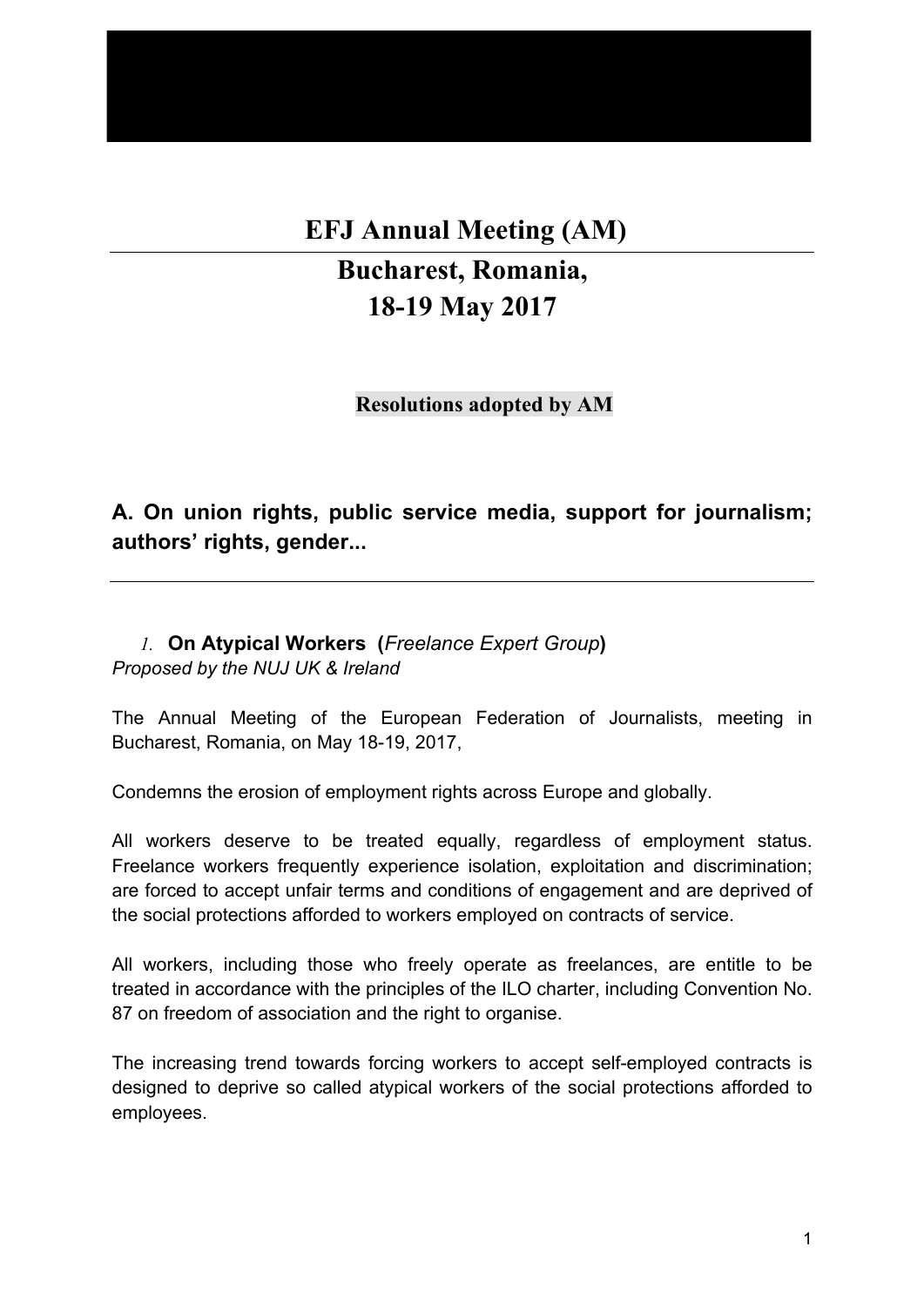The sharp increase in workers engaged on a freelance basis presents significant organisational challenges to trade unions at national, European and international level.

**Calls on** the Steering Committee of the EFJ to work with the European Industry Federations and the European Trade Union Confederation (ETUC) on the **European Pillar on Social Rights**, and within the IFJ to help with our effort with Global Union Federation (GUF) and International Trade Union Confederation (ITUC) to lay the foundation for an effective campaign for an ILO convention on atypical workers.

## 2. **On precarious workers in Portugal** (*Freelance Expert Group*)

*Proposed by the Portuguese Journalists' Union*

As some of you may know, the Union of Journalists in Portugal, Sofia Branco, represents, along with two other Journalists' associations, organized a congress, January this year, which did not happen since 1998.

In that congress, there was only one motion approved by unanimous decision - and that was the rejection of the living and working conditions of hundreds of precarious workers - meaning not only those with no permanent contract, but also those with low wages - in both public and private sectors.

The journalists in that situation working for RTP - the radio and television public station - made a public claiming for their rights in the congress. Following that, our labour inspectors paid several visits to dozens of newsrooms, public and private owned, and confirmed precarious work is disseminated everywhere. More important, they announced to have registered more than 400 false freelancers.

Of those, 200 workers with service agreements in RTP, company owned by the State, play, in fact, the role of permanent employees, but not with the same rights nor safety.

After the congress, two dozens of workers claimed to be in the same situation in LUSA, the only news agency in the country, mainly owned by the State.

We are now expecting the Portuguese Government to act on the figures made public by Labour officials.

Therefore, the EFJ supports on the claiming of the full integration and rights and safety recognition to those false freelancers, on behalf of a credible and transparent public service.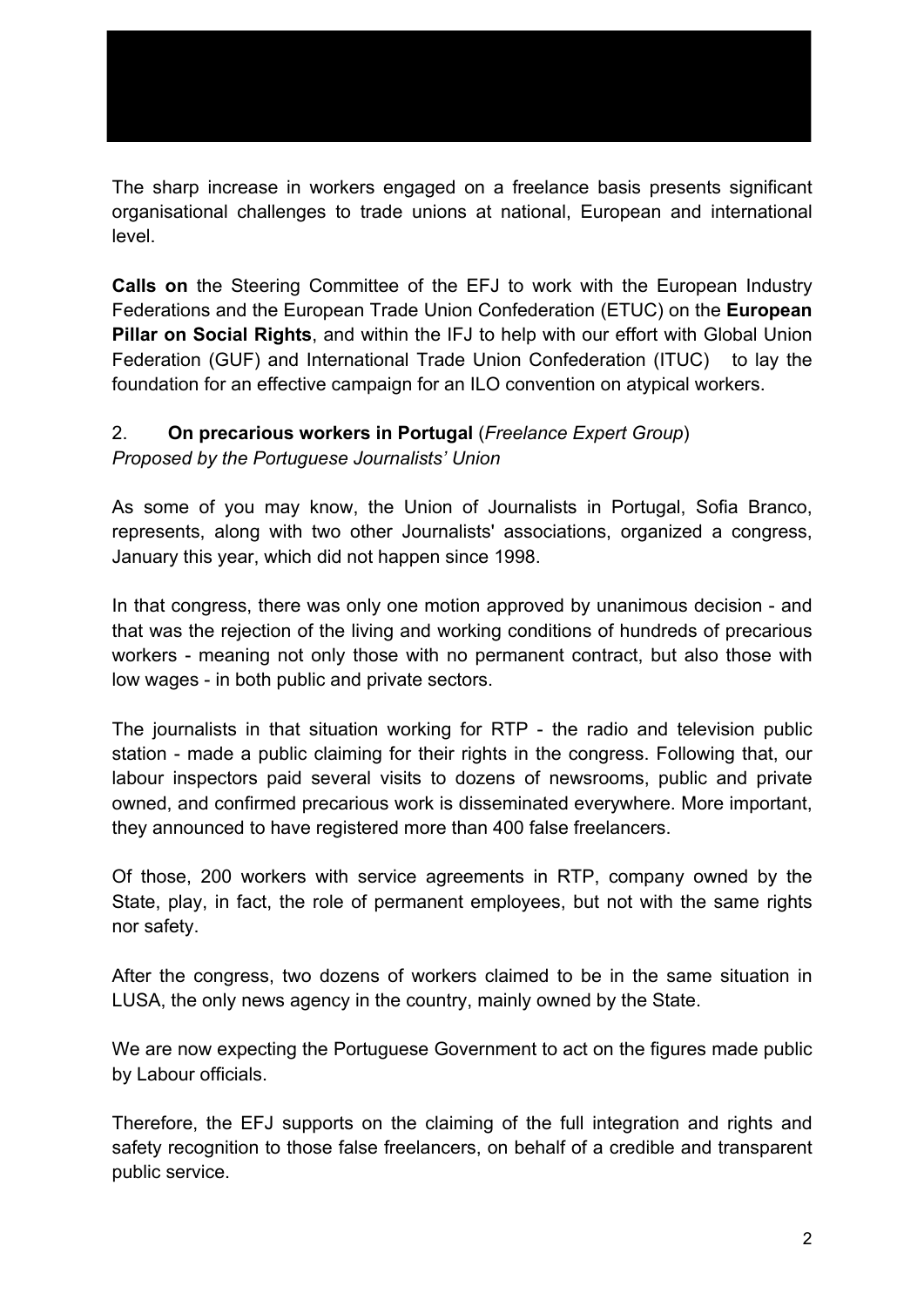And the EFJ extend the support that support to similar situations in the private sector, forcing companies to report the number of workers in that same conditions and make them equally responsible.

# **3. On Europe- wide campaign for the improvement of fair pay and employment standards (***Labour Rights Expert Group***)**

*Proposed by the NUJ Ireland*

The Annual Meeting of the European Federation of Journalists, meeting in Bucharest, Romania, on May 18-19, 2017,

Notes with concern the major problems facing the media industry across Europe.

Disinvestment in news gathering by media organisations, the failure by EU member states and the European Commission to tackle the issue of ownership concentration, combined with the rise of so called "clickbait" journalism, are contributing to the alarming undermining of public trust in the media.

Journalism is now a low pay profession, with staff and freelance workers suffering from sustained attacks on their income often while owners continue to enhance shareholder profits.

The growth of precarious contracts acts as a barrier to diversity and has profoundly poor implications for the terms and conditions of the employment of media workers.

Indeed the future of democracy in Europe is predicated on the existence of a truthful, strong, vibrant, and diverse media.

**Calls on** the Steering Committee to prioritise with urgency the development and implementation of a Europe- wide campaign for the improvement of fair pay and employment standards within the media industry, the campaign to include political lobbying, co-operation with colleague unions, federations and the ETUC.

# **4. On the Future of journalism (***Digital Expert Group and Broadcasting Expert Group***)** *Proposed by NUJ (UK & Ireland)*

The European Federation of Journalists General Meeting in Bucharest on 18th and 19th May 2017,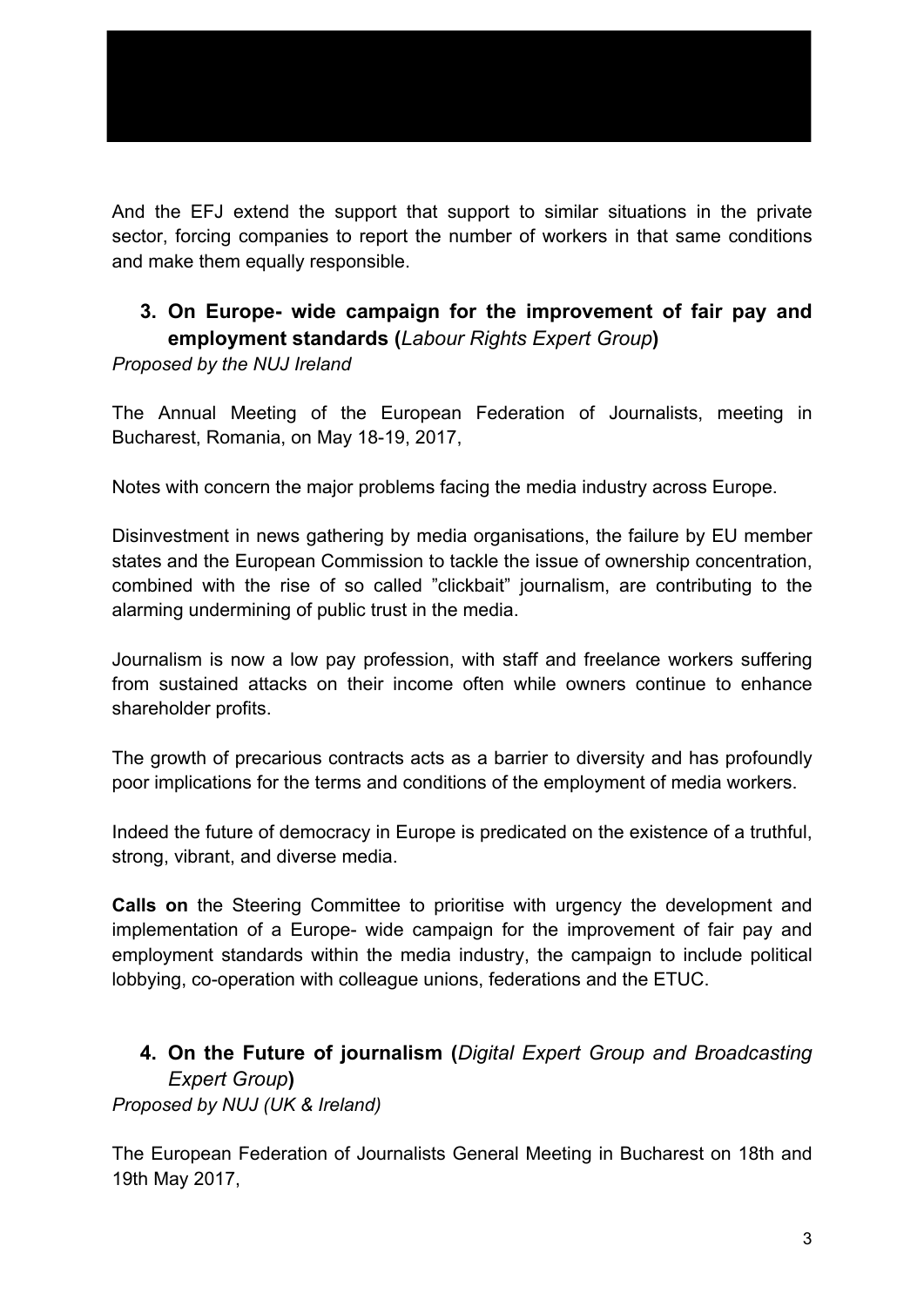Recognising that the crises of media has recently taken a sharp turn with the landscape shifting again as Google, Apple, Facebook, Amazon have become the world's most powerful publishers. The *Facebookisation* of news has now put the future of journalism in the hands of a few social media engines that are imposing the most dramatic changes than at any time in the history of journalism;

Deploring newsrooms that continue to shrink with not only thousands of jobs haemorrhaging but skills, such as photography, disappearing overnight. While some media is making heavy losses, new entrants are making good money from advertisers – sites such as BuzzFeed, Vox and Vice – by offering free content funded by branded content and native advertising;

Concerned that beyond the knee-jerk reaction by most employers to their loss of economic model under the pressure of technological changes and expanding globalisation, journalists have also had to deal with increased attacks on their integrity and professionalism. As well as grappling for time immemorial with propaganda and manipulation, journalists are now confronting new emerging concepts of "post-truth", "alternative facts" and "fake news," and are in daily soulsearching regarding their status in the digital age.

Believes that journalists and their unions are entering uncharted territories and **instructs** the Steering Committee to:

1. Develop with affiliates new strategies starting from defending the historical assets that gave legacy media its public service role at the heart of the culture of modern media – ethics, expertise, knowhow and rich skills.

2. Reaffirm the implementation of motion 3 adopted at the Sarajevo 2016 AGM which called for the EFJ to work with the IFJ to equip affiliates with the task of unionising digital media and empowering journalists in the new media world.

3. Work with media organisations that have so far avoided becoming fake news factories earning their income from clicks and instead adopted innovative strategies making them digital-first and subscription-based organisations, while investing heavily in original quality journalism;

4. Support specific campaigns in countries where governments have shown signs that they will take responsibility for news and information and looking at ways to bolster journalism.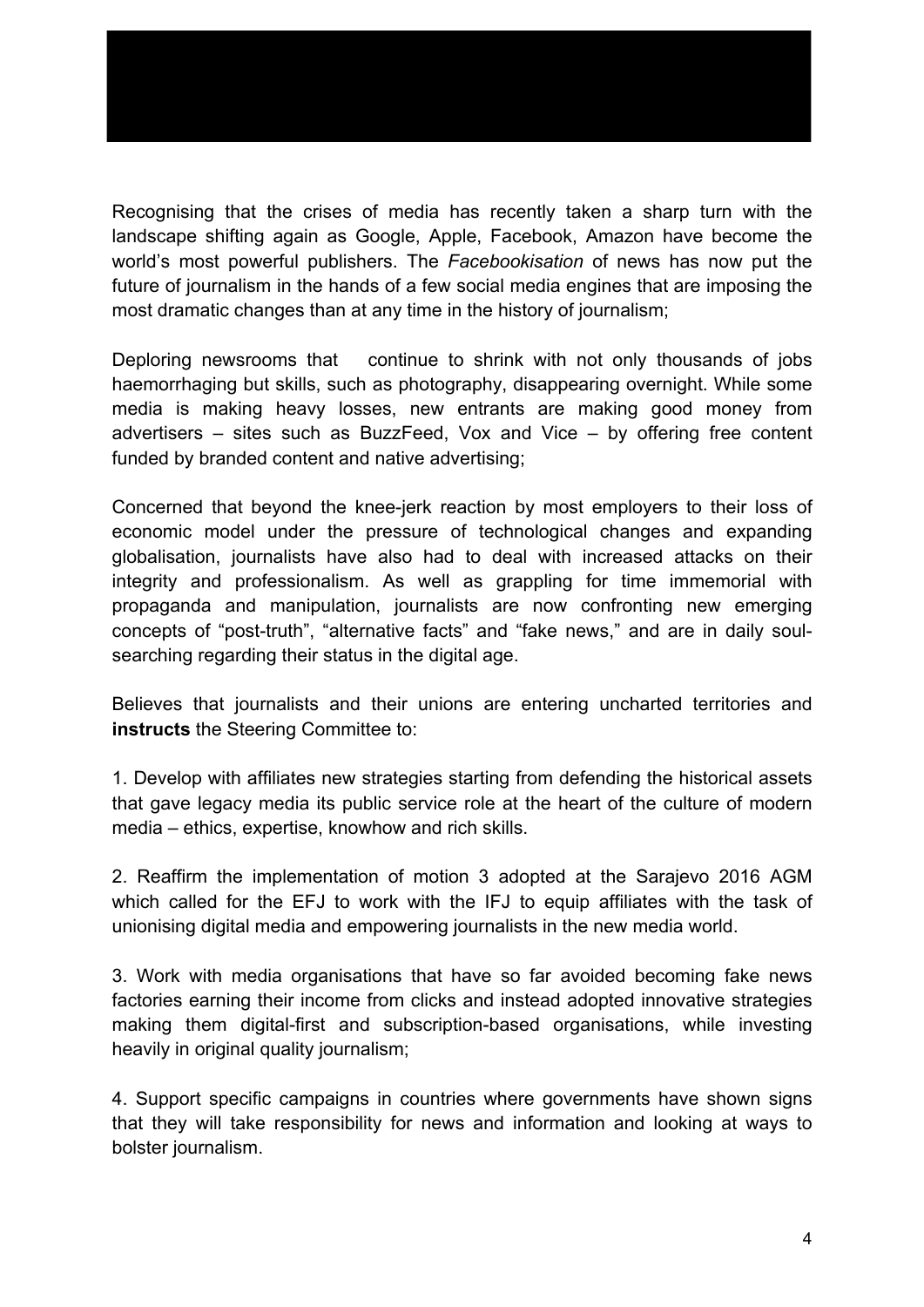Believes that the fast moving digital environment is now global and affects the media landscape, public sphere, journalism industry and almost every single member union of the IFJ worldwide. It is therefore crucial that the EFJ works under the aegis of the IFJ as agreed in motion 22 passed unanimously by the Sarajevo annual meeting."

# **5. European Directive for the preservation of the authors' rights of the journalists and the creators** *(Authors' Rights Expert Group)*

*Proposed by SNJ-CGT (France)*

The Annual Meeting of the European Federation of Journalists, meeting in Bucharest, Romania, on May 18-19, 2017,

Noting the actual revision of the European Union copyright directive,

Noting that in the context of globalization and media convergence at European and International level, this directive is essential to guarantee journalists' moral and patrimonial rights, as they are also authors,

Noting that these rights are, as for other creators, essential to guarantee freedom and quality of information,

**Calls** on the EFJ Steering Committee to make every effort with the concerned international federations to intervene with the Members of the European Parliament and the Commission in order to continue the dialogue between publishers and authors about the draft directive.

To highlight in this context:

- That publishers are not the owners of the works of the journalists;
- That the remuneration for authors has to be made on the basis of the principle of equality.

# **6. On the defence of public service in Switzerland – against the initiative « No Billag » (***Broadcasting Expert Group***)**

*Proposed by syndicom and impressum (Switzerland)*

The Annual Meeting of the European Federation of Journalists, meeting in Bucharest, Romania, on May 18th, 2017,

Notes that many governments throughout Europe are attacking public service broadcasting by reducing funding and cutting licence fees leading to reduction in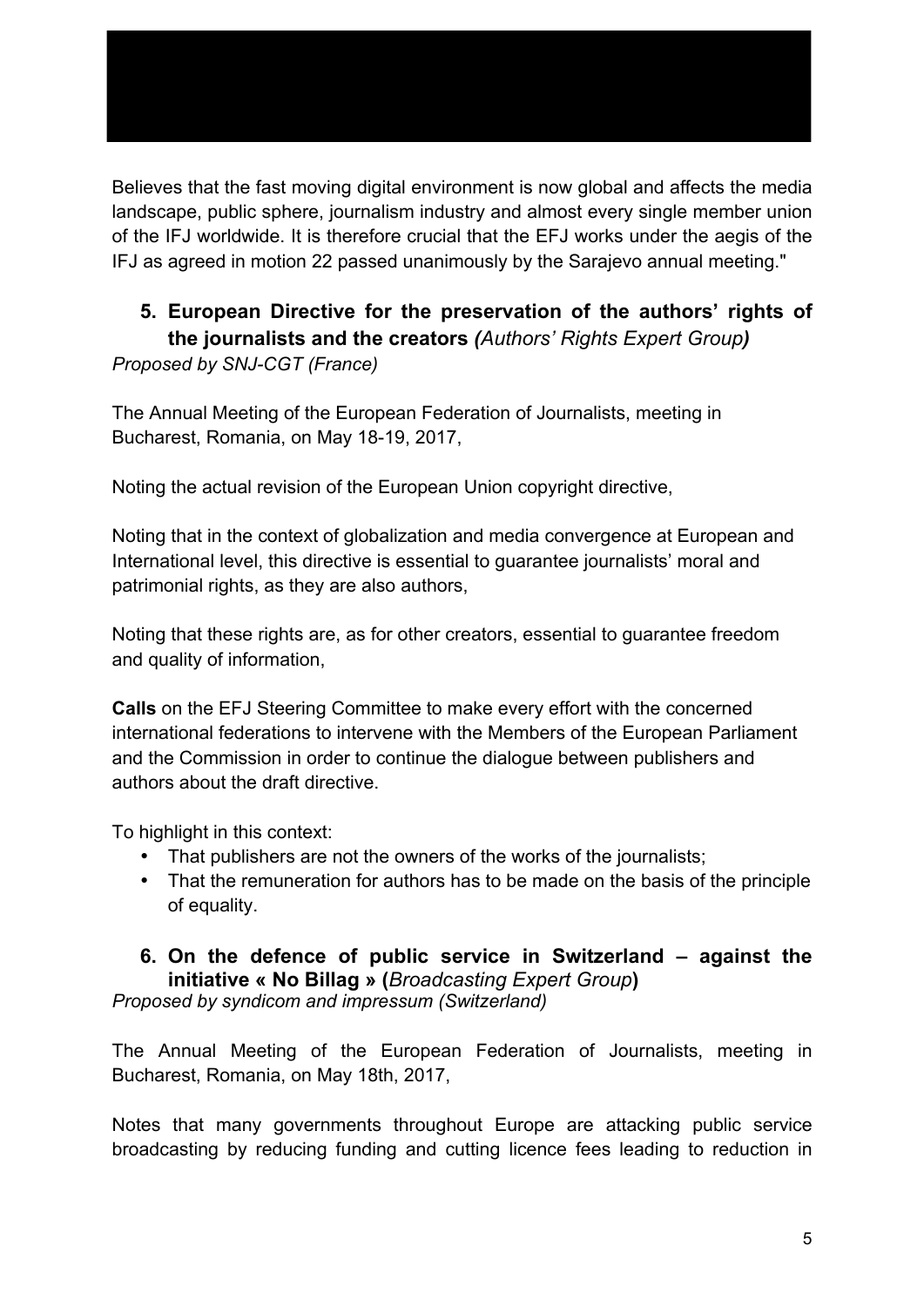quality broadcasting and the loss of hundreds of jobs among journalists and technicians.

The popular initiative "No Billag" was submitted on 11 December 2015 in Switzerland. It asks for the abolition of the licence fees allocated to the broadcasters of radio and television programme services currently holding a concession, as well as the abandonment of the other direct aids granted to the broadcasters. It means the complete abolition of public service in the media.

If the initiative is accepted, the Swiss media landscape would be impoverished and subject to a market-driven logic. It would no longer be possible to propose the same radio and television offers in all linguistic regions. Public service in the digital media would disappear. In addition, diversity of opinions and offers would be reduced. In these conditions, guaranteeing quality journalism would be extremely difficult.

The implementation of the initiative would also provoke the loss of several thousand jobs, in a particularly tight labour market in regard to media.

For all the above reasons, the EFJ support the demand from syndicom, impressum to be in solidarity and support the fight against the "No Billag" initiative and against the weakening of public service media, because it would reduce the journalistic offering and quality and would result in unemployment of thousands of workers.

#### 7.**For the introduction of direct support for the press and online media in Switzerland**

*Proposed by syndicom and impressum (Switzerland)*

The Annual Meeting of the European Federation of Journalists, meeting in Bucharest, Romania, on May 18-19, 2017,

The situation of the media in Switzerland, and particularly the print media, is alarming. Restructuring, closures or mergers of media have never been so high. The historical French-speaking Swiss news magazine "L'Hebdo" has disappeared, regional dailies like Tribune de Genève and 24 heures underwent a massive reduction of their editorial staff with many layoffs of journalists. The major print media groups Tamedia and Ringier are turning away from investment in information to prefer larger investments in digital means with advertising sites that produce large revenues without any benefit for the newspapers. This situation has repeatedly been denounced by the trade unions. Independent newspapers, on the other hand, remain fragile, struggling to increase their subscribers or to sell per unit, especially because of the idea of free content that has settled in the public.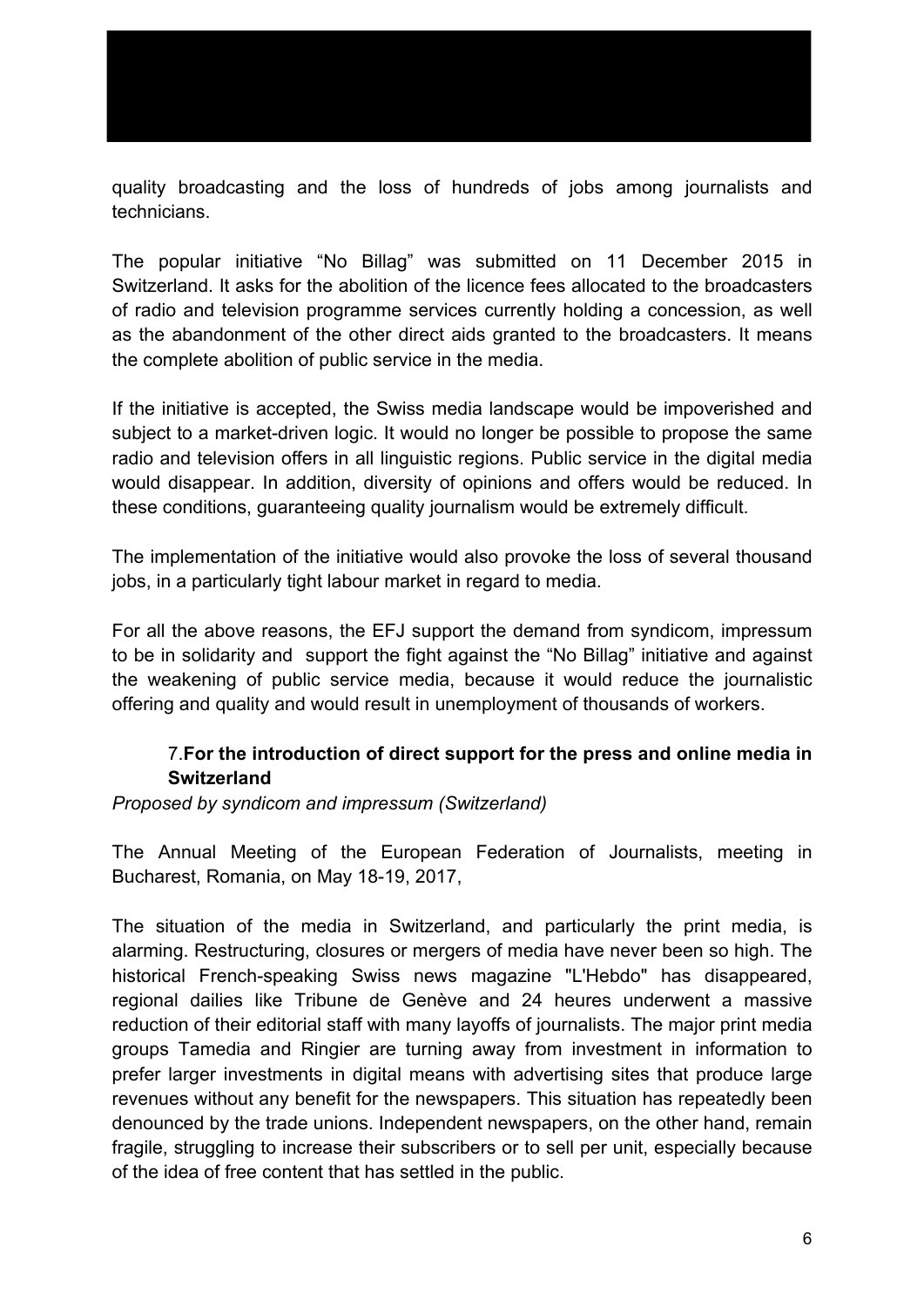Faced with these findings, media unions are calling the Confederation, the cantons and the communes to provide direct support for editorial projects whatever their infrastructure. Such direct help should encourage independent and ethical journalism by setting objective criteria such as compliance with working conditions guaranteed by a collective agreement. It is about defending the fundamental right of the public to

Requests the support and expertise of the EFJ to support future press support projects to be submitted to the Swiss political authorities in order to protect the independence of newspapers and ensure quality information in Switzerland.

the freedom of information which is a fundamental pillar of our democracy.

## *8.* **On reinforcing quality in regional news provided by major media outlets in Greece**

*Proposed by: Journalists' Union of Macedonia and Thrace Daily Newspapers (ESIEMTH)*

 The Annual Meeting of the European Federation of Journalists, meeting in Bucharest, Romania, on May 18th, 2017,

Noting that almost all major daily newspapers of nationwide circulation published in the capital city of Greece, Athens, closed down their correspondence offices in all regional cities,

Noting that privately owned TV stations licensed to broadcast nationwide either have no offices at all outside Athens or hire extremely few journalists to cover their needs in terms of regional news,

Noting that the Greek Government is not taking all the necessary steps to secure that 19 regional radio stations will be officially and permanently included in the organisation chart of the Public Broadcaster, ERT.

Considering that this situation has significant impact not only in terms of working places lost, but also on the quality of information provided to the public by those media outlets, as the private ones are clearly unable to properly cover news nationwide, although this is an essential provision in their license, and the Public Broadcaster's ability to do so is under threat,

**Instructs** the Steering Committee: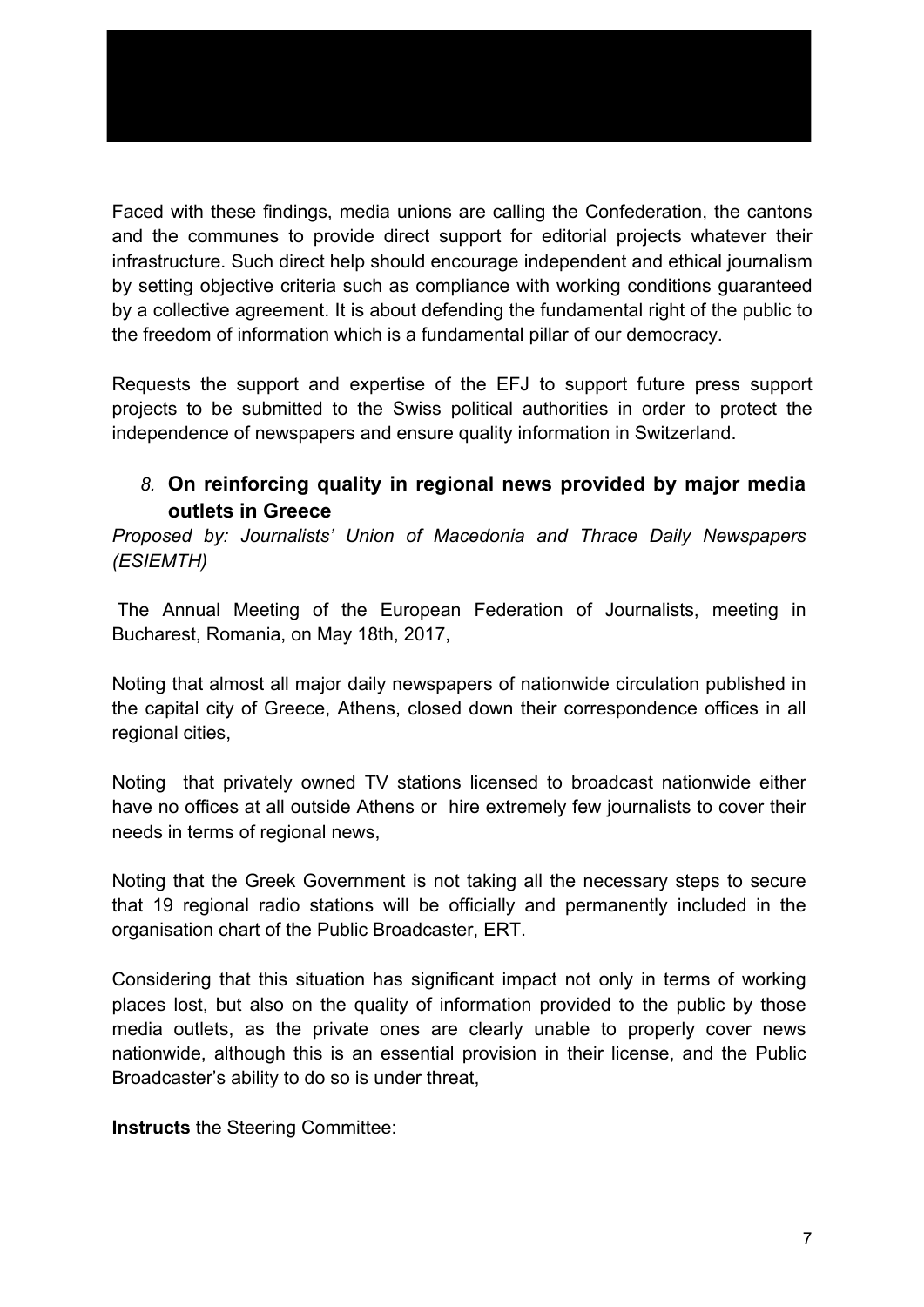To support the Greek Unions, in particular the regional ones, ESIEMTH, Journalists' Union of Thessaly, Central Greece, Euboea, Journalists' Union of Peloponnese, Epirus and Islands, in their efforts to include in the legislation ruling the licensing process of the aforementioned media terms that secure a minimum number of journalists working in regional offices, in order to make sure that the public has access to news nationwide in an adequate way.

• To ask the Greek government to ensure that all regional stations of ERT will go on broadcasting.

#### *9.* **On ILO convention on violence against women**

*Proposed by the Russian Union of Journalists (RUJ), Moscow, Russia*

The Annual Meeting of the European Federation of Journalists (EFJ) in Bucharest, Romania on 18-19 May, 2017,

- welcoming the work done by the Committee on the Elimination of Discrimination against Women to revise the Convention (CEDAW) first adopted by the UN General Assembly in 1979;
- noting that CEDAW is one of the most highly ratified international human rights conventions, having the support of 188 States parties. The substance of the Convention is based on three interrelated core principles: equality, nondiscrimination and State obligation;
- congratulating the IFJ Gender Council and the IFJ Secretariat for its involvement in the recent campaign by CEDAW to update its General Recommendation No. 19: "25 years of CEDAW General Recommendation No. 19 (1992): Accelerating efforts on gender based violence against women"

**urges** the EFJ Steering Committee to give support to the initiatives of the IFJ to lobby governments in support of an ILO convention on violence at work, with a focus on gender-based violence

#### **B. On Media Freedom**

#### *10.***On Media freedom and freedom of expression in Spain** *Proposed by FesP (Spain)*

The Annual Meeting of the European Federation of Journalists (EFJ) in Bucharest, Romania on 18-19 May, 2017,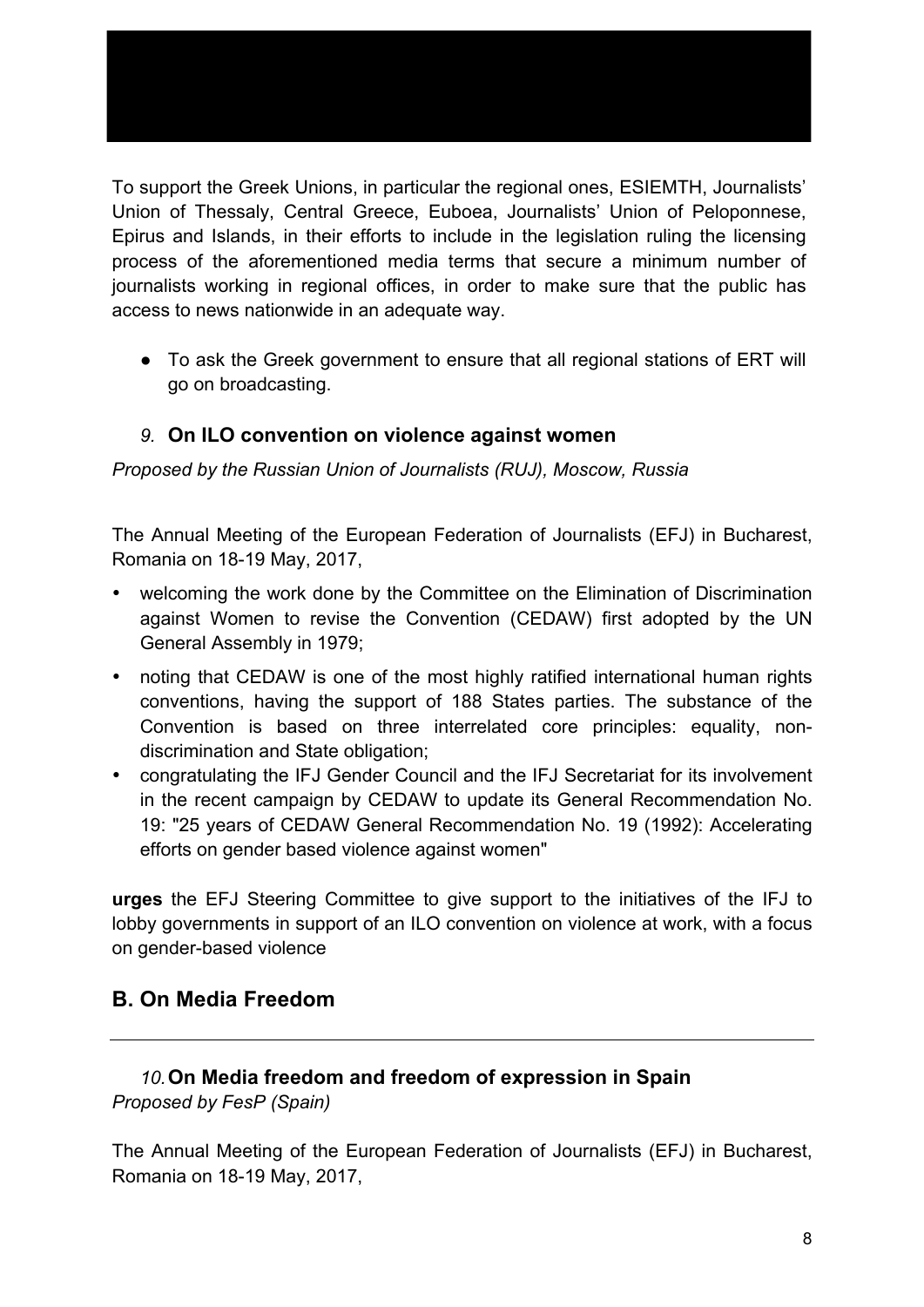ALARMED by the actual risks for freedom of expression in Spain,

REMINDING that the repressive laws popularly known as "Gag Laws", which has been implemented since the July 2015, has resulted into reducing the freedoms of information and expression for journalists especially, but for all citizens generally speaking,

CONSIDERING that the Law for the Protection of Citizens' Security and the latest reforms of Penal Code (popularly called Gag Laws) have led to several condemnations of journalists to fines (over 600 euros each) for covering normal newsworthy facts, mainly when registering the behaviour of some policemen in streets demonstrations and in some home evictions,

NOTING that in other cases, such as the one of photographer Axier López (revue Argia), punished with 601  $\epsilon$  only because of publishing the arrest of one person in Twitter, and noting that the Spanish Ombudswoman estimated later that that fine was unconstitutional,

NOTING the recent condemnation of student Cassandra Vera to one year in jail and 7 months of legal disqualification for some comments written in her personal Twitter account,

NOTING that Cassandra Vera was only expressing some sardonic comments about the killing in 1973 of Carrero Blanco (vice-president during the General Franco's dictatorship),

NOTING the recent arrest of a whistleblower related to a corruption case similar to Panama Papers, who finally was not accused at all under any legal procedure,

NOTING the recent and surprising visit by police to Público after this digital newspaper's published several investigations related to "state's filthy affairs"

CONSIDERING that these and other similar cases break with international treaties over freedom and expression that Spain has endorsed and signed,

CONSIDERING the ambiguous and vague terms the mentioned Gag Laws use such as "*non-authorised use of pictures*", "*unrespect for police agent*" or "*negative to be identified*", are leading to an increase of legal procedures against journalists,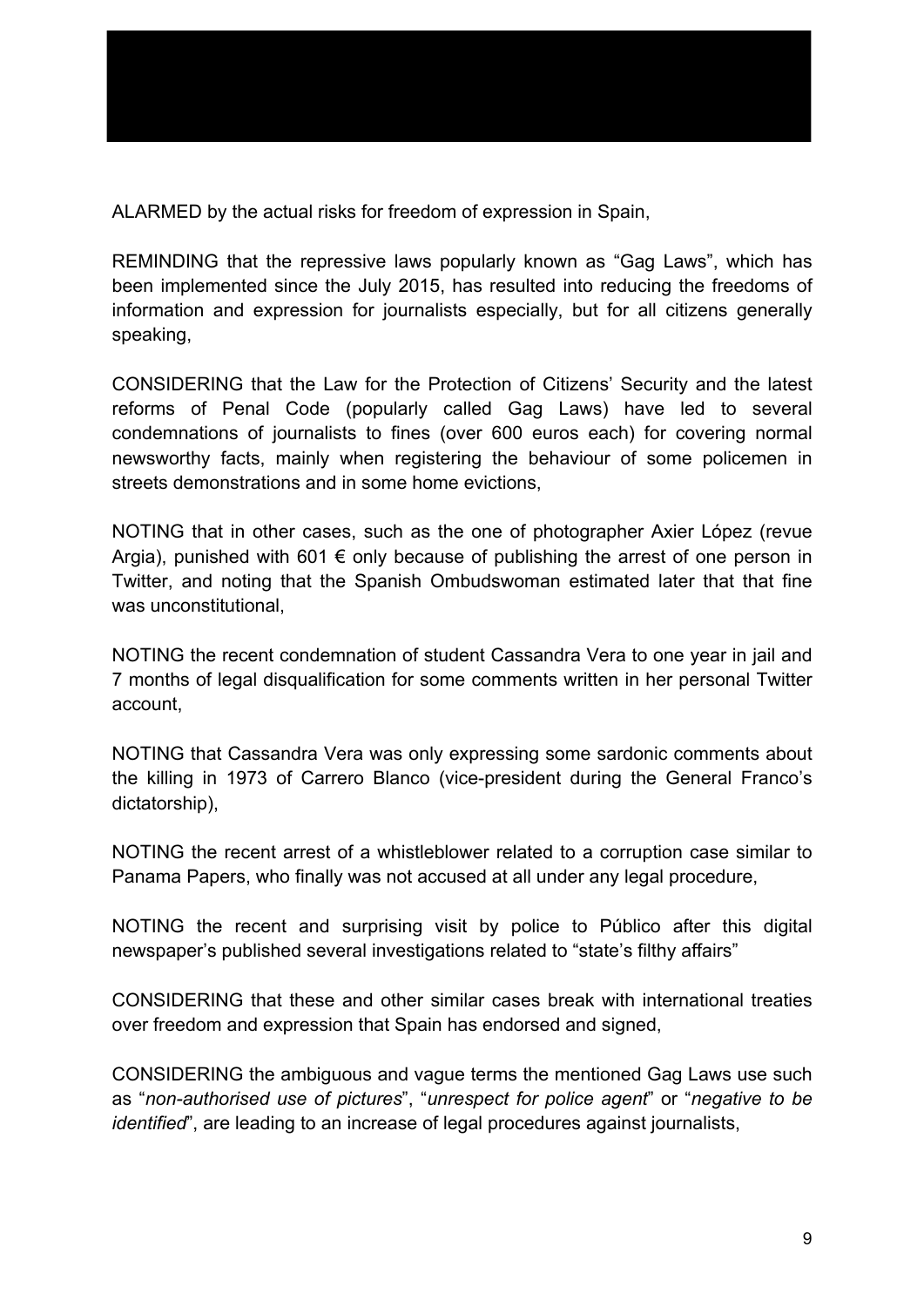NOTING that police reports are weighed as evidence enough to impose those fines to journalists,

CONSIDERING that in Spain the Platform for the Defense of Free Expression (PDLI) and FESP (Federation of Journalists Unions) estimate together that the penalised journalists and citizens are defenseless because the Administration become judge and jury in those situations,

**Reminds** the Spanish government (now without clear parliamentarian majority) that the fight against terrorism cannot serve as excuse to violate freedom of expression and information; neither the debate about some irresponsible use of social networks.

**Calls** the Spanish Parliament to review and reform the mentioned laws and put them in line with European Union legislation related to freedom of the press and freedom of expression and Council of Europe standards...

# *11.***On unjustified legal threats including defamation law in Italy and throughout Europe**

#### *Proposed by the FNSI (Italy)*

The Annual Meeting of the European Federation of Journalists (EFJ) in Bucharest, Romania on 18-19 May, 2017,

expresses concern for the numerous attempts to silence press and journalists, in different ways within Europe.

Referring to the phenomenon of rash actions through defamation, ever more increasing and often criticized by International Organizations and by the European Court of Human Rights. This is an unacceptable attempt to silence uncomfortable journalists, asking them millions of euro as compensation for 'damages'.

In some European countries, including Italy, the phenomenon is of great concern. For these reasons and in line with the judgments of the European Court of Human Rights, it is necessary that CoE Member States approve laws which provide economic ratifications which are proportional to the importance of compensation given to the journalists and charged to whom promote rash actions.

Calls upon Governments, National Parliaments and the European Parliament, to decriminalize journalists through defamation laws, as freedom of information is an essential pillar of any democratic system to guarantee the public's right to be informed.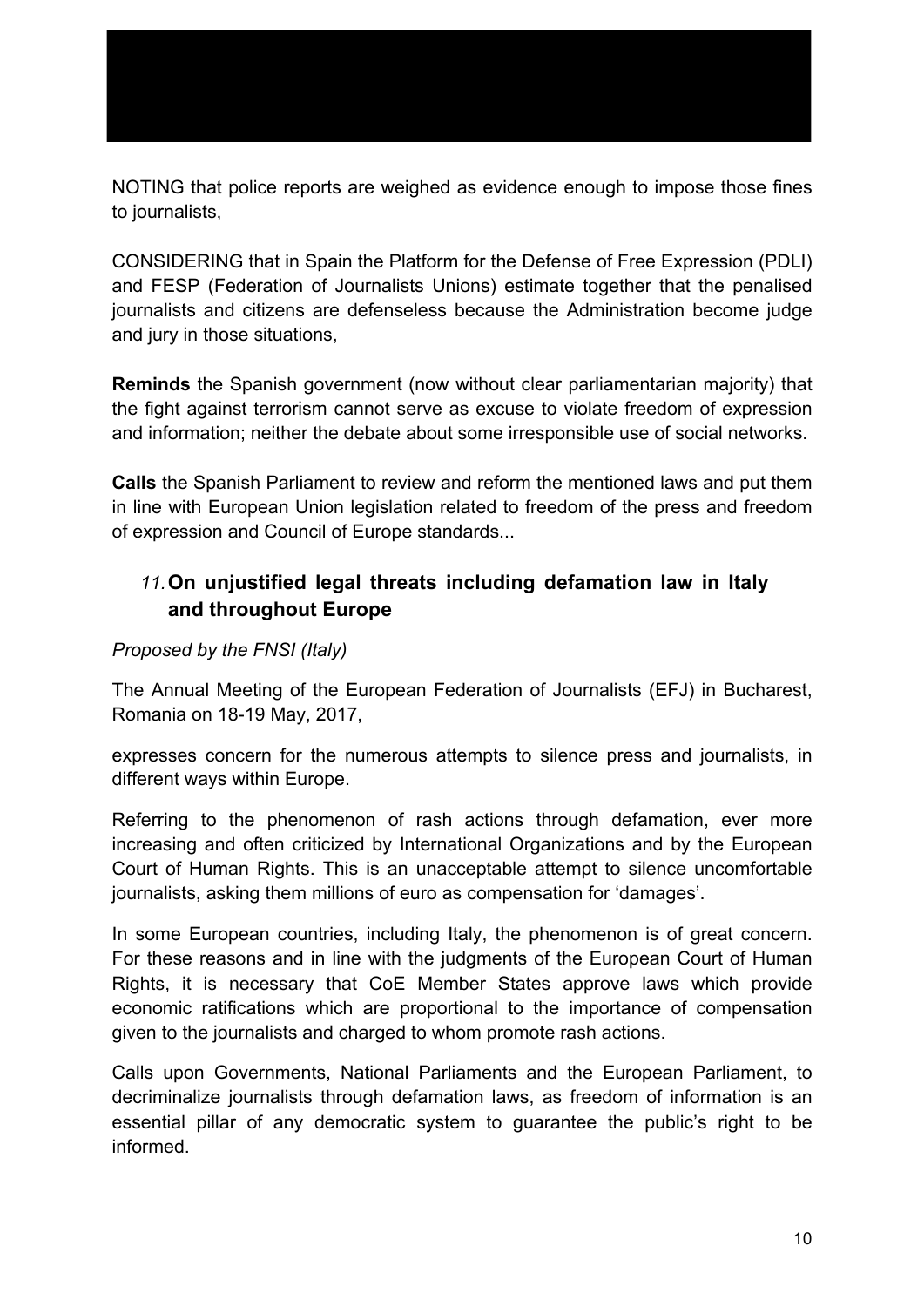# *12.***On Concentration of ownership**

#### *Proposed by the NUJ UK & Ireland, United Kingdom*

The Annual Meeting of the European Federation of Journalists (EFJ) in Bucharest, Romania on 18-19 May, 2017,

Notes with alarm the decision of the European Commission announced on April 7th 2017 to give unconditional approval to the proposed acquisition of Sky Plc by Twenty-First Century Fox, controlled by Rupert Murdoch and his family.

The Commission found that "the proposed transaction would lead to only a limited increase in Sky's existing share of the markets for the acquisition of TV content as well as in the market for the wholesale supply of TV channels in the relevant Member States."

The proposed deal would give the Murdoch family control of Sky News through 21st Century Fox. The Commission determination fails to take into account the dominant position of Murdoch on the UK media landscape, the scale of the influence of Fox and Sky in different markets in Austria, Germany, Ireland, Italy and the UK or the manner in which Murdoch has abused his existing power and influence. The full implications for media plurality in Europe, in news coverage and the impact on broadcasting rights have been ignored by the Commission.

The Commission decision in this case is reflective of a failure to tackle the issue of media diversity. The emphasis on market share at the expense of editorial values and the absence of a robust public interest test has enabled the strengthening of media monopolies and the dilution of media diversity across Europe.

Among other European examples of takeovers, placing media organisations under one owner include the takeover of Time Warner, AT&T, and the purchase of daily newspapers magazines, radio and television stations by Patrick Drahi's Altice Group in Italy, Gruppo L'Espresso Itedi, now owns three major newspapers – La Repubblica, La Stampa and Il Secolo XIX.

Affirms the EFJ's commitment to the principle that media diversity is a cornerstone of democracy.

**Instructs** the Steering Committee to develop a campaign for a robust public interest test which would be applied by the European Commission when considering media mergers, the test to include strict compliance on the part of applicants to regulatory and professional codes, governance standards and a demonstrable commitment to editorial independence.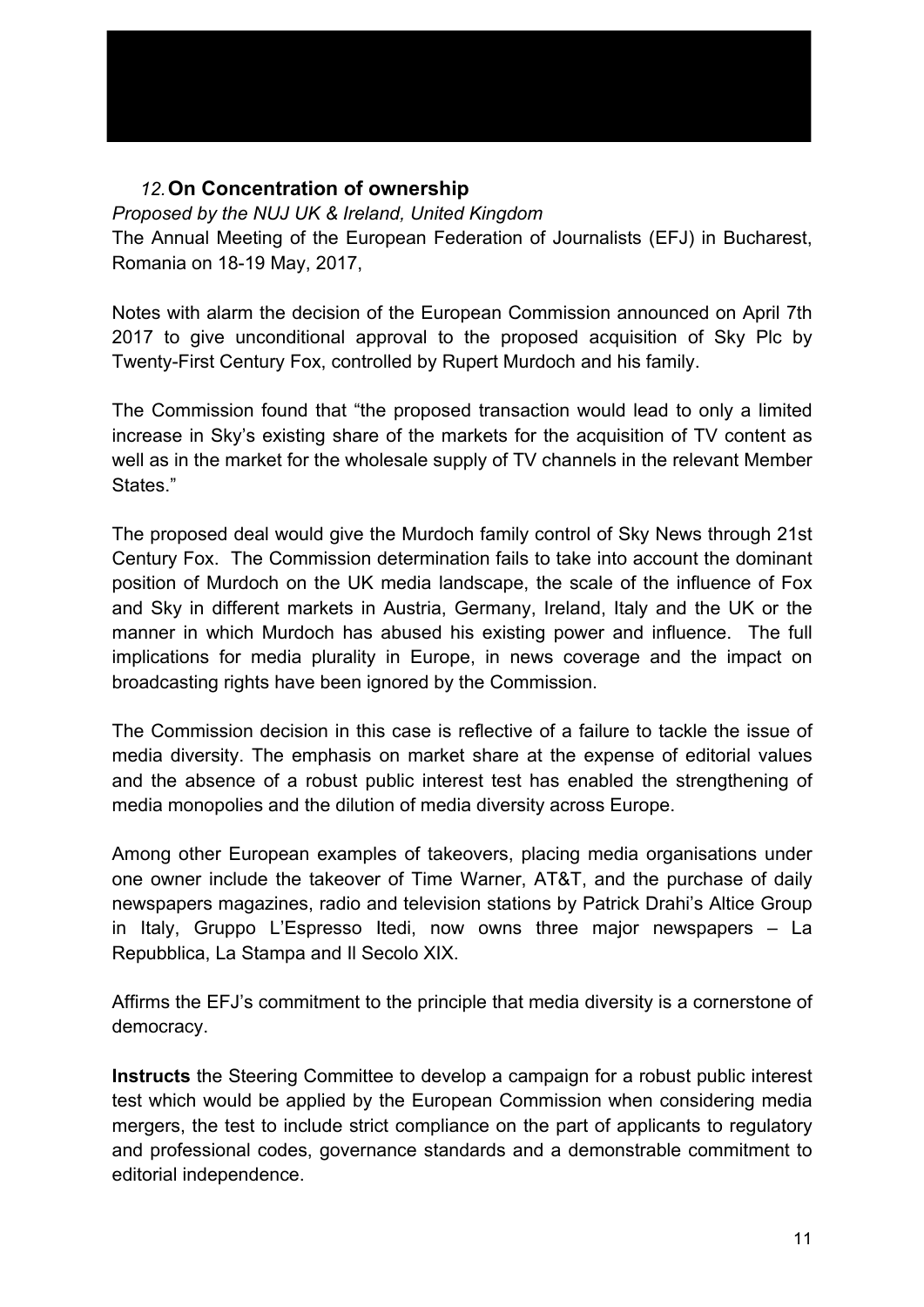# **13. Against negative attitude of US President to the media**

*Proposed by FAPE (Spain)*

The Annual Meeting of the European Federation of Journalists (EFJ), meeting in Bucharest on 17-18 May, 2017,

"Journalists are the most dishonest human beings on Earth", "The press is the true enemy of the American people", "I am in war with the media" ... These and other offensive phrases against the public task of the media communication were pronounced by the US President Donald J. Trump. Since his inauguration on January 20th, and previously during his election campaign, his threats and insults against the press have been constant. On more than one occasion, he has refused to give critical journalists time to speak during a press conference. The most striking - broadcast worldwide - was when CNN journalist Jim Acosta tried to ask questions to Trump. He answered pejorative with denials and called his media as "trash."

The media most assaulted by Trump so far have been the New York Times and the Washington Post, as well as the TV channels CNN, NBC, ABC and CBS. Tump constantly says that they spread "fake news" without contrast arguments or information by his side. In the case of the Washington Post the US President said that the exclusive about the lies of his national security advisor Michael Flynn about talks with the Russian Ambassador to the USA was "false and dishonest." The ratification of the truths published by the Post finally forced Michael Flynn to resign.

#### **States** the following:

- The EFJ expresses its total rejection to the offensive and negative attitude of the US President against the media that are not favourable to him. This attitude declares a profound ignorance of the democratic rules and the law in a country with press freedom. The EFJ reminds President Trump that thanks to the press Richard Nixon's President was overthrown with the publication of the Watergate scandal in 1974.

- The EFJ expresses its solidarity with the American journalists attacked by President Donald Trump and calls on their respective media to continue in their critical work, as an example of democratic normality. It also calls them for rejecting all kinds of pressures that could lead to an authoritarian, populist and intolerant direction from the US Presidency, which could be very damaging to the entire world press.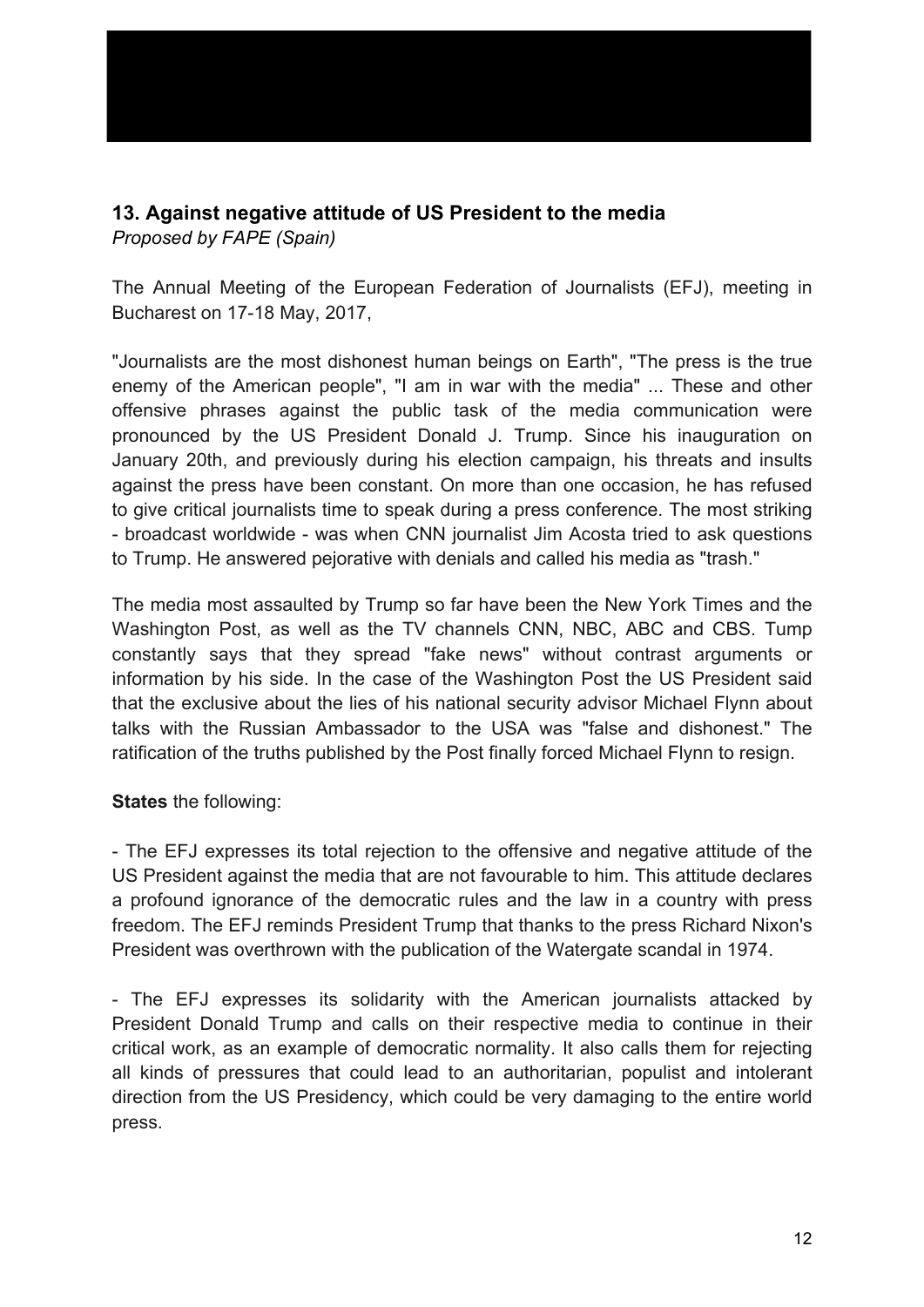## *14.* **On ending impunity in Russia**

*Proposed by the Russian Union of Journalists*

The Annual Meeting of the European Federation of Journalists (EFJ) in Bucharest, Romania on 18-19 May, 2017,

expresses its deep concern of continued violence against Russian journalists and lack of proper official reaction for an end to impunity in Russia.

The death threats to Novaya Gazeta journalists from religious leaders in Chechnya in April, the detains and beatings of journalists covering protests meetings in March, the continues attacks on many individual journalists in various cities of Russia are still subject of endless investigations with no visible result.

The EFJ urges Russian authorities to call names of perpetrators and bring them to justice, to put end to culture of impunity against Russian journalists and stop violence against them.

The EFJ continues to support its affiliate, the RUJ in its efforts to protect journalist's lives and safety and combat impunity in Russia.

#### *15.* **On Kurdish channels**

*Proposed by SNJ-CGT (France)*

The Annual Meeting of the European Federation of Journalists (EFJ) in Bucharest, Romania on 18-19 May, 2017,

Eutelsat must not interrupt the broadcast of 3 Kurdish channels

The Annual Meeting of the European Federation of Journalists, meeting in Bucharest, Romania, on May 18-19, 2017, expresses its deep concern at the threats to interrupt Eutelsat's broadcast of three Kurdish channels: Ronahi TV, Stêrk TV and News Channel.

In October 2016, the French trade unions (SNJ, SNJ-CGT, CFDT-Journalistes) had denounced the same process concerning two other Kurdish media, Med-Nûçe and Newroz TV and had given them their full support. The French courts had forced Eutelsat to re-establish the broadcasting of these channels.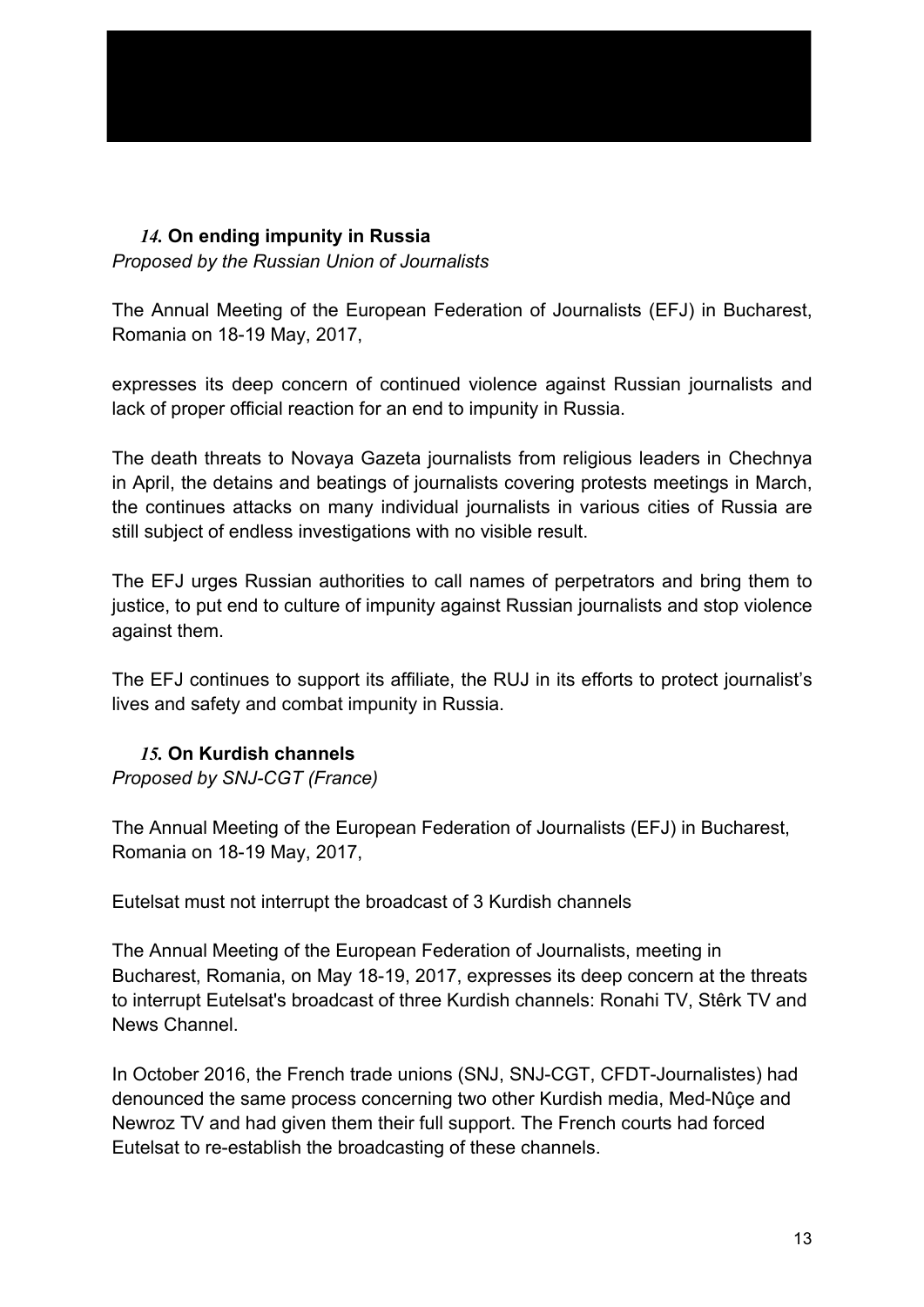Today, it is once again under the pressure of the Turkish audiovisual regulatory body, an organization dependent on the Erdogan regime that Eutelsat, the largest European group of satellites, the majority of which is owned by the French state, is about to interrupt these three new Kurdish channels.

Stopping the broadcasting of these media would be a blow to freedom of expression under the pressure of the Turkish regime which is to this day the largest prison in the world for journalists.

Bringing the matter to the CEO of Eutelsat, Rodolphe Belmer, to demand that his group doesn't carry out its threat.

Urges the new French government - France being a majority within Eutelsat - to stop this process, which question the freedom to inform, one of the fundamental values in Europe.

Calls on the Steering Committee to bring these recurrent threats before the Council of Europe and to ask the Turkish authorities to intervene.

## *16.* **On journalists murdered in Mexico**

*Proposed by SNJ-CGT (France)*

The Annual Meeting of the European Federation of Journalists (EFJ) in Bucharest, Romania on 18-19 May, 2017,

Expresses its strong indignation at the murder of journalist Javier Valdez in Mexico on 15 May, which must alarm and make react the entire profession.

Javier Valdez, a co-founder of the weekly Ríodoce, and of the newspaper La Jornada, was a well-known journalist in his country and throughout Latin America, notably for his investigations into drug trafficking and organized crime in the state of Sinaloa, which had brought him many threats. Also recognized internationally, he was a collaborator of the AFP.

For the EFJ, independent journalism is a pillar of democracy. The free press is a prerequisite for democracy because it puts at the disposal of citizens the elements to decide.

But to tell the truth is dangerous and journalists pay with their lives the price of this truth. By killing Javier Valdez in cold blood, it is the freedom to investigate and to inform that one assassinates.